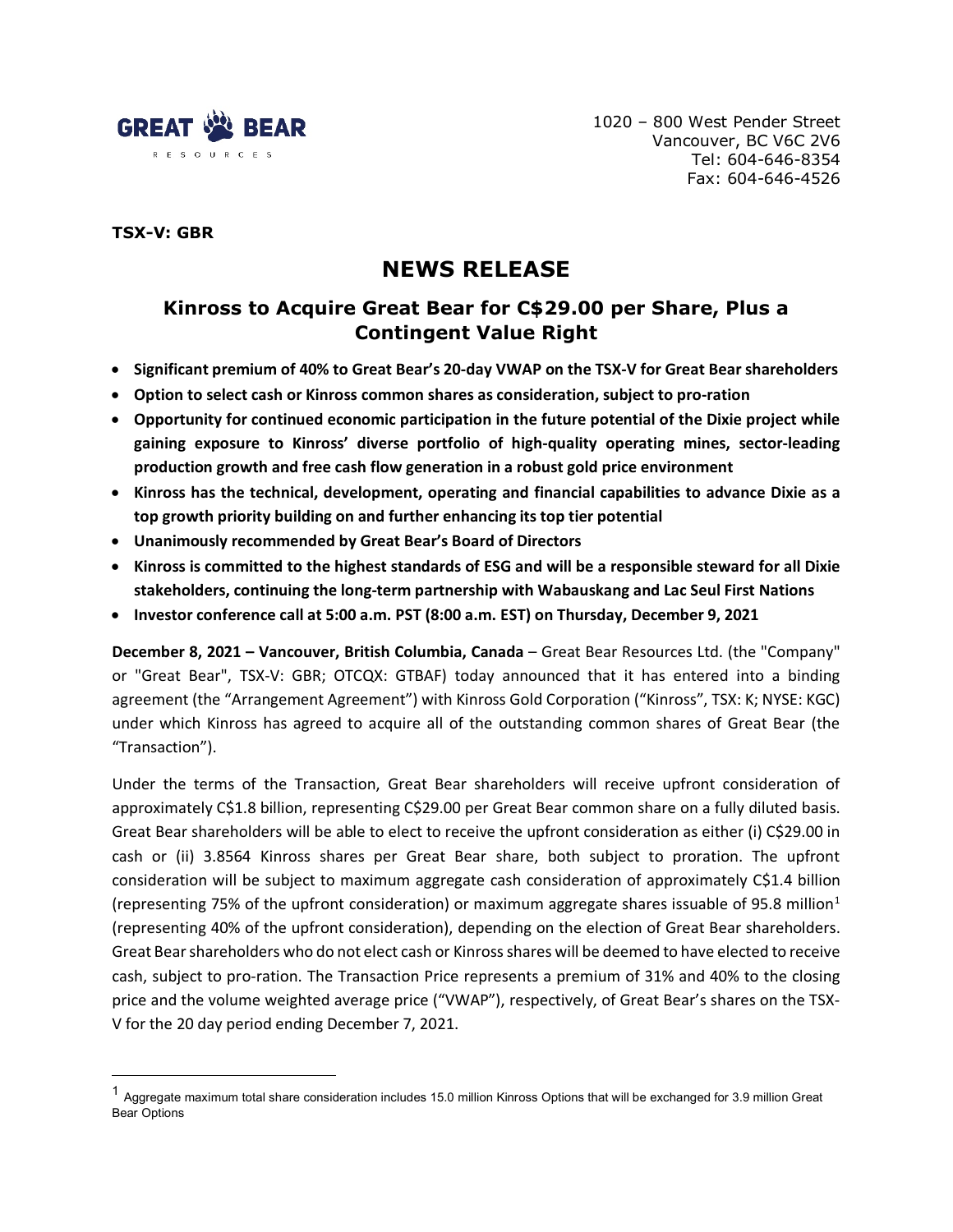Great Bear shareholders will also receive contingent consideration in the form of contingent value rights ("CVRs") providing for further potential consideration equal to 0.1330 of a Kinross share per Great Bear common share which represents approximately C\$58.2 million in aggregate consideration, or C\$1.00 per Great Bear common share, on a partially diluted<sup>[2](#page-1-0)</sup> basis (based upon the closing price of a Kinross share on the TSX as at December 7, 2021). The contingent consideration will be payable in connection with Kinross' public announcement of commercial production at the Dixie project, provided that at least 8.5 million gold ounces of measured and indicated mineral resources have been disclosed.

On closing, the Transaction is expected to result in Great Bear shareholders owning approximately 7% of Kinross, on a fully diluted basis, assuming full take-up of the share consideration. Upon satisfaction of the payment conditions under the terms of the CVRs, Great Bear shareholders would own approximately 8% of Kinross, on a fully diluted basis (based upon the number of Kinross shares outstanding following completion of the Transaction).

**Chris Taylor, President and CEO of Great Bear** said: "The acquisition of Great Bear by Kinross is an outstanding opportunity for ourshareholders, partners at Wabauskang and Lac Seul First Nations, and the local communities of Northern Ontario.

"The Transaction delivers a compelling premium for Great Bear's shareholders, reflecting the top tier nature of the Dixie project, while offering beneficial exposure as Kinross shareholders to a high-quality operating portfolio and growing production base. Kinross' Canadian identity and headquarters in Ontario will facilitate close ties between the Company and the Dixie project's local communities, which will help to maximize benefits to the area, including employment and training.

"As a senior gold producer, Kinross has the financial strength, technical expertise, and commitment to the highest ESG practices to advance the Dixie project at the pace and scale that this industry-leading discovery deserves. Dixie will remain a centrepiece project that will receive significant development and exploration focus, which will continue to unlock and maximize the project's value, while mitigating our shareholders' exposure to the risks of a single-asset developer."

**J. Paul Rollinson, President and CEO of Kinross Gold** said: "The Dixie project represents an exciting opportunity to develop a potentially top tier deposit into a large, long-life mine complex. In addition to the prospect of developing a quality, high-grade open pit mine, we also believe that a significant portion of the asset's value is its longer-term potential, which includes the view of a sizeable underground operation.

"Kinross has the strong technical expertise and experience to successfully advance the project from exploration to development and unlock considerable value for our shareholders. Our extensive due diligence reinforced the scarcity of an asset of this quality and value. The Dixie project has multiple highpotential mineralized zones which remain open along strike and at depth, and we are confident that the asset has strong untapped upside with numerous avenues for growth.

<span id="page-1-0"></span><sup>2</sup> Inclusive of 0.3 million Great Bear Restricted Stock Units and Deferred Share Units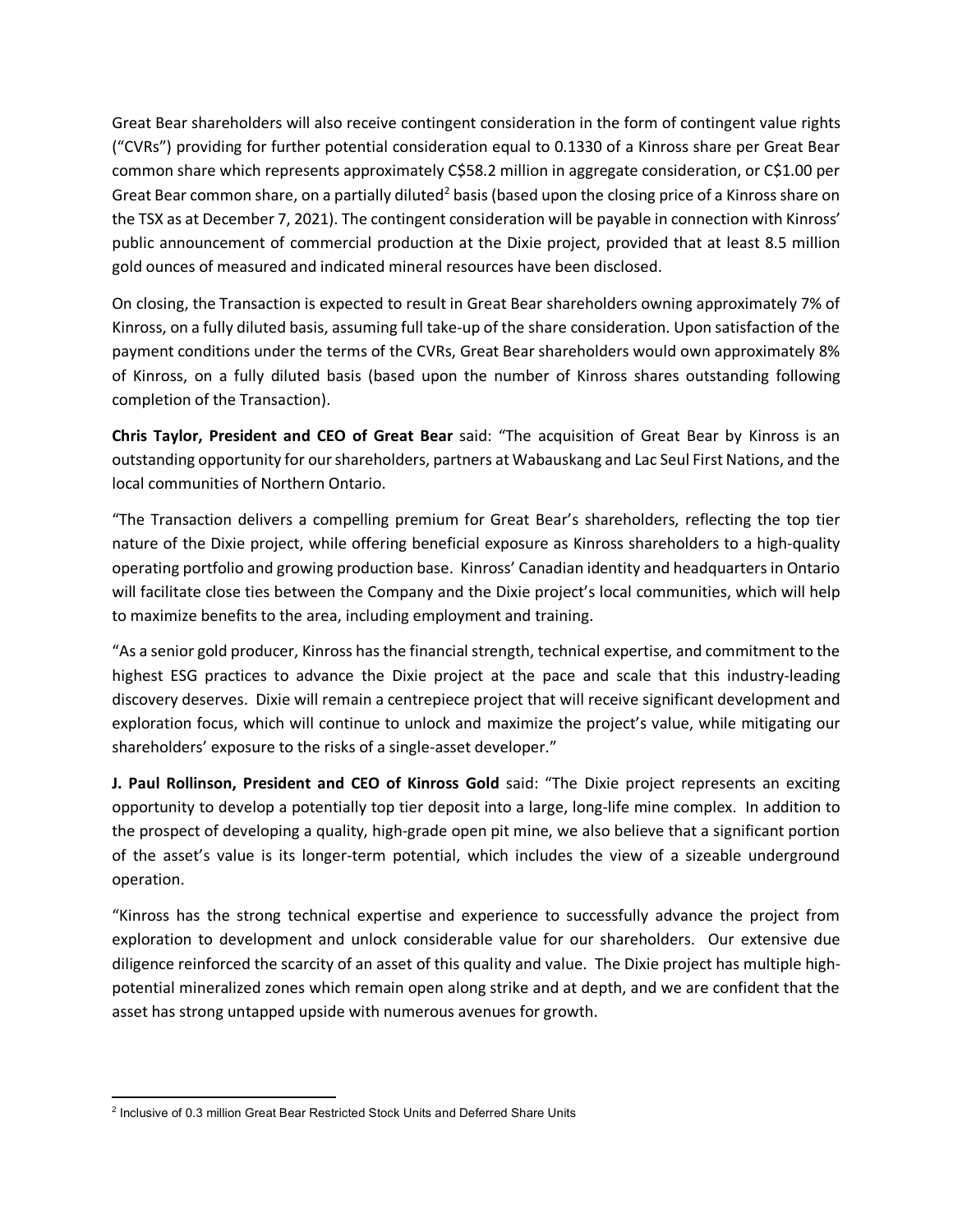"We are pleased to achieve our goal of adding a high-quality asset in our home jurisdiction that further bolsters our global portfolio and can potentially provide long-term tax benefits. The Dixie project is ideally located in the renowned Red Lake mining district in Northern Ontario near established infrastructure and in a province with a low-carbon energy grid. We look forward to building strong relationships with the Wabauskang and Lac Seul First Nations and will work with them to ensure that the project delivers sustainable benefits to their communities and respects their way of life."

# **Details of the Transaction**

The Transaction, which is not subject to a financing condition, will be implemented by way of a courtapproved plan of arrangement under the *Business Corporations Act* (British Columbia) and will require the approval of: (i) 66 2/3% of the votes cast by the holders of Great Bear's common shares; (ii) 66 2/3% of the votes cast by holders of Great Bear common shares, restricted share units, deferred share units and options, voting together as a single class, and; (iii) "minority approval" in accordance with Multilateral Instrument 61-101, at a special meeting of Great Bear security holders to be held to consider the Transaction (the "Special Meeting"). In addition to approval by Great Bear security holders, the Transaction is also subject to the receipt of court approval, regulatory approvals including competition clearances in Canada, and other customary closing conditions for transactions of this nature. The Transaction is expected to be completed in the first quarter of 2022.

The Arrangement Agreement provides for customary deal-protection provisions, including a nonsolicitation covenant on the part of Great Bear and a right for Kinross to match any Superior Proposal (as defined in the Arrangement Agreement). The Arrangement Agreement includes a termination fee of C\$85 million, payable by Great Bear, under certain circumstances (including if the Arrangement Agreement is terminated in connection with Great Bear pursuing a Superior Proposal). The directors and senior officers of Great Bear, in addition to certain securityholders, owning in aggregate approximately 20.04% of Great Bear's voting securities have entered into voting support agreements pursuant to which they have agreed to vote all the securities they own or control in favour of the Transaction.

## **Great Bear Board of Directors and Special Committee Recommendations**

A special committee comprised entirely of independent directors of Great Bear (the "Special Committee") unanimously recommended the Transaction to the board of directors of Great Bear (the "Great Bear Board"). The Great Bear Board has evaluated the Arrangement Agreement with the Company's management and legal and financial advisors and, following the receipt and review of a unanimous recommendation from the Special Committee, the Great Bear Board has unanimously approved the Arrangement and determined that the Arrangement is in the best interest of the Company, and the Great Bear Board has resolved to recommend that the Company's shareholders vote in favour of the Transaction, all subject to the terms and conditions contained in the Arrangement Agreement.

GenCap Mining Advisory Ltd. and CIBC World Markets Inc. have provided opinions to the Great Bear Board and BMO Capital Markets has provided an opinion to the Special Committee and Board, stating that, as of the date of such opinions and based upon and subject to various assumptions, limitations and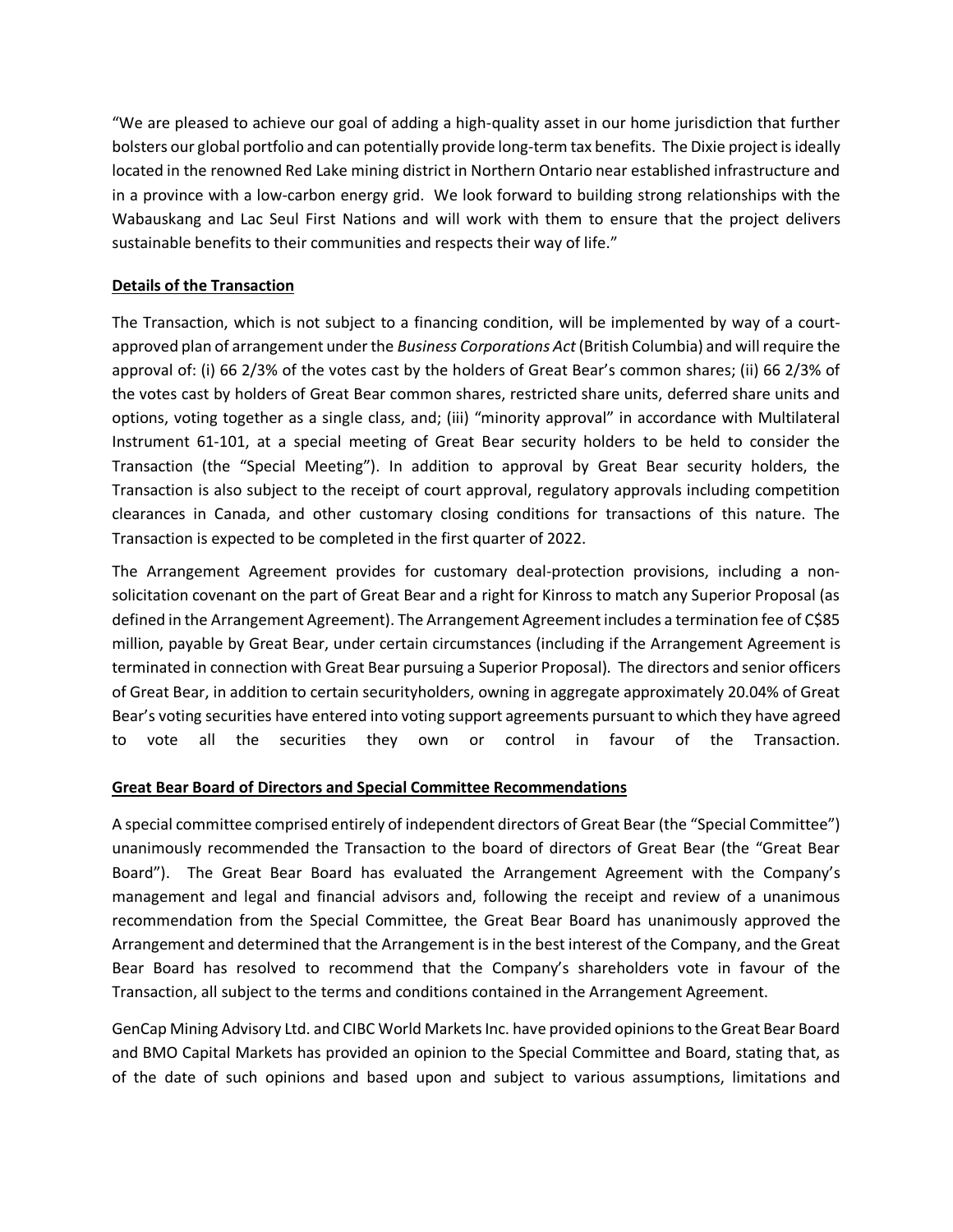qualifications therein, the consideration to be received by the Great Bear shareholders pursuant to the Arrangement Agreement is fair, from a financial point of view, to such holders.

Further details regarding the terms of the Transaction are set out in the Arrangement Agreement, which will be publicly filed by Great Bear under its profile at www.sedar.com. Additional information regarding the terms of the Arrangement Agreement, the background to the Transaction, the rationale for the recommendations made by the Special Committee and the Great Bear Board and how Great Bear shareholders can participate in and vote at the Special Meeting to be held to consider the Transaction will be provided in the management information circular for the Special Meeting which will be mailed to shareholders and also filed at www.sedar.com. Shareholders are urged to read these and other relevant materials when they become available.

# **Advisors and Counsel**

CIBC World Markets Inc. and GenCap Mining Advisory Ltd. are acting as co-advisors to Great Bear, and Blake, Cassels & Graydon LLP is acting as Great Bear's legal counsel. BMO Capital Markets is acting as financial advisor to the Special Committee. Cormark Securities Inc. provided capital markets advice to Great Bear.

# **Webcast and Conference Call**

Great Bear and Kinross will host an investor conference call and webcast to discuss the Transaction on Thursday, December 9, 2021 at 5:00 a.m. PST (8:00 a.m. EST), followed by a question-and-answer session. To access the call, please dial:

**Canada & US toll-free** – (833) 968-2237; Passcode: 8144017

**Outside of Canada & US** – (825) 312-2059; Passcode: 8144017

Replay (available up to 14 days after the call):

**Canada & US toll-free** – (800) 585-8367; Passcode: 8144017

## **Outside of Canada & US** – (416) 621-4642; Passcode: 8144017

## **About Great Bear**

Great Bear Resources Ltd. is a Vancouver-based gold exploration company focused on advancing its 100% owned Dixie project in Northwestern Ontario, Canada. A significant exploration drill program is currently underway to define the mineralization within a large-scale, high-grade disseminated gold discovery made in 2019, the LP Fault. Additional exploration drilling is also in progress to expand and infill nearby highgrade gold zones, as well as to test new regional targets.

Great Bear is a committed partner to all stakeholders, with a long-term vision of sustainable exploration to advance the Dixie project in a manner that demonstrates good stewardship of land, operational excellence and accountability.

## **About Kinross**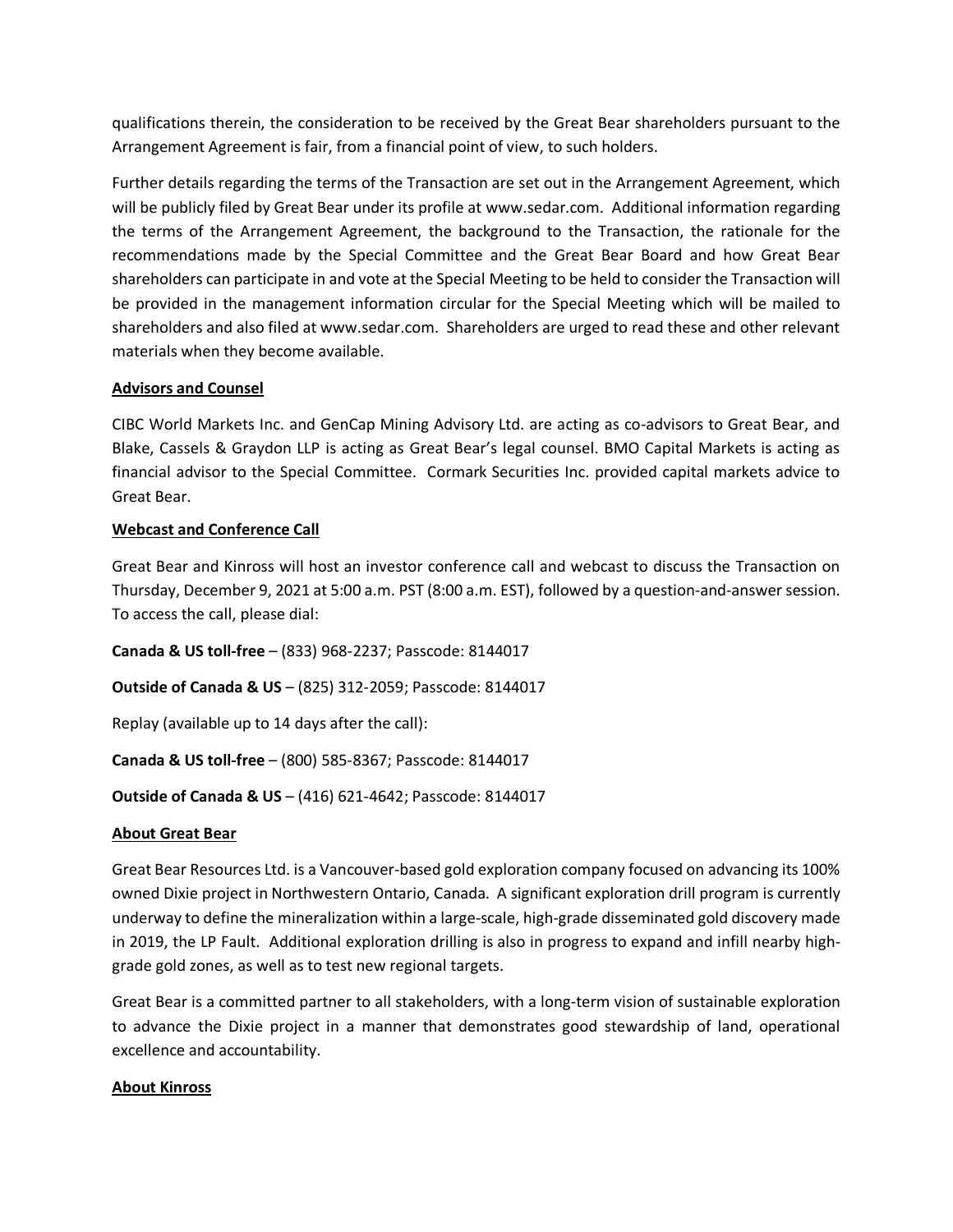Kinross is a Canadian-based senior gold mining company with mines and projects in the United States, Brazil, Russia, Mauritania, Chile and Ghana. Kinross' focus is on delivering value based on the core principles of operational excellence, balance sheet strength, disciplined growth and responsible mining. Kinross maintains listings on the Toronto Stock Exchange (symbol: K) and the New York Stock Exchange (symbol: KGC).

#### **Investor Contact**

**Chris Taylor** President & Chief Executive Officer Tel. (604) 646-8354 Email. [info@greatbearresources.ca](mailto:info@greatbearresources.ca) **Calum Morrison** VP Business Development & CFO Tel. (604) 646-8354 Email. [info@greatbearresources.ca](mailto:info@greatbearresources.ca)

Website: [www.greatbearresources.ca](http://www.greatbearresources.ca/)

## **Cautionary note regarding forward-looking statements**

This release contains certain "forward looking statements" and certain "forward-looking information" as defined under applicable Canadian and U.S. securities laws. Forward-looking statements and information can generally be identified by the use of forward-looking terminology such as "may", "will", "should", "expect", "intend", "estimate", "anticipate", "believe", "continue", "plans" or similar terminology. The forward-looking information contained herein is provided for the purpose of assisting readers in understanding management's current expectations and plans relating to the future. Readers are cautioned that such information may not be appropriate for other purposes.

Forward-looking statements relate to future events or future performance and reflect our expectations or beliefs regarding future events and the impacts of the ongoing and evolving COVID-19 pandemic. Forward-looking statements include, but are not limited to statements with respect to the consummation and timing of the Transaction; approval by Great Bear's shareholders; the satisfaction of the conditions precedent to the Transaction; the strengths, characteristics and potential of the Transaction; growth potential and expectations regarding the ability to advance the project, timing, receipt and anticipated effects of court, regulatory and other consents and approvals; the impact of the Transaction on local stakeholders and other anticipated benefits of the Transaction. By their very nature, forward-looking statements involve known and unknown risks, uncertainties and other factors that may cause our actual results, performance or achievements to be materially different from any future results, performance or achievements expressed or implied by the forward-looking statements. Such factors include, amongst others, risks related to failure to receive approval by Great Bear shareholders, the required court, regulatory and other consents and approvals to effect the Transaction, the potential of a third party making a superior proposal to the Transaction, the possibility that the Arrangement Agreement could be terminated under certain circumstances.

Forward-looking information are based on management of the parties' reasonable assumptions, estimates, expectations, analyses and opinions, which are based on such management's experience and perception of trends, current conditions and expected developments, and other factors that management believes are relevant and reasonable in the circumstances, but which may prove to be incorrect. Such